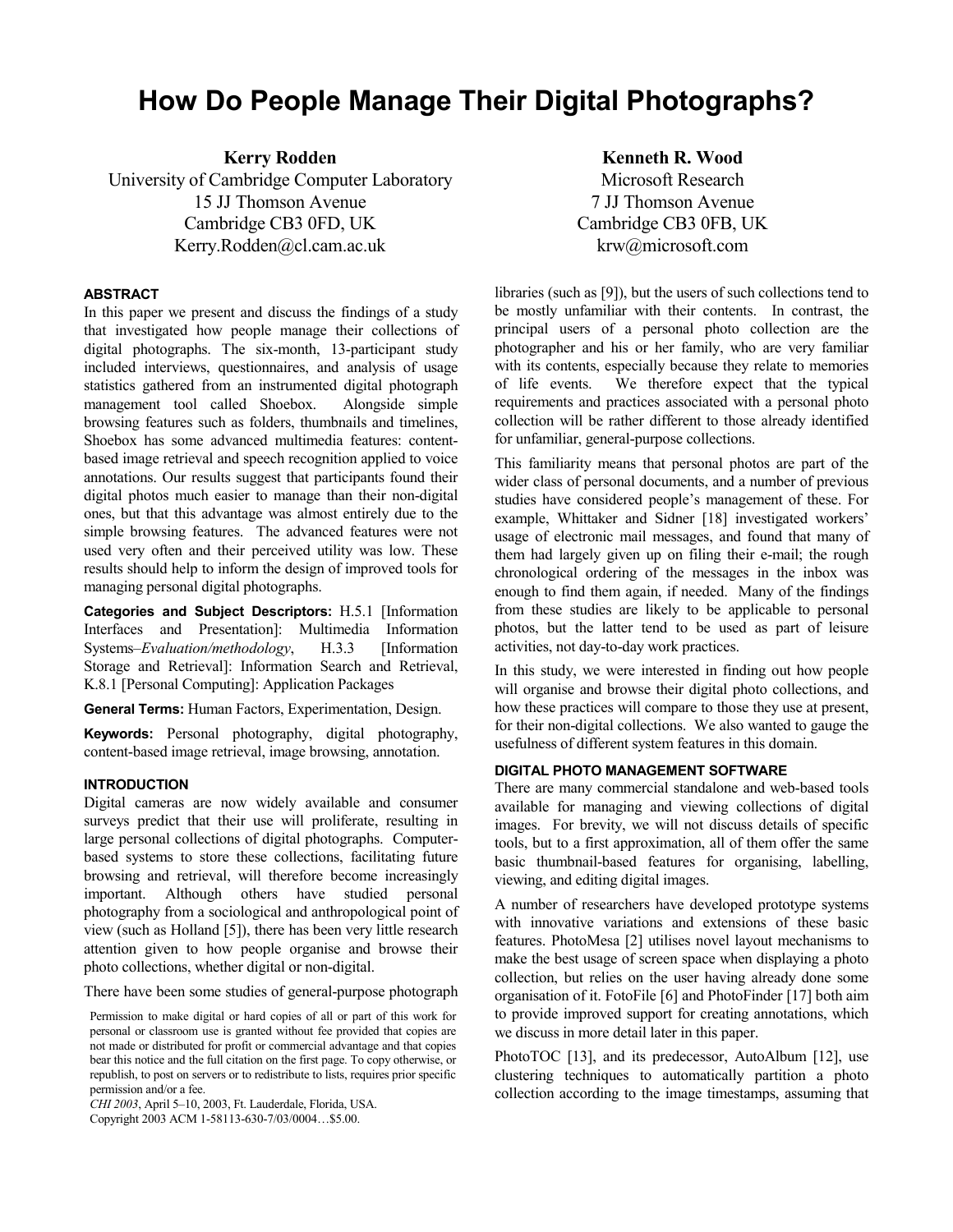photos taken at about the same time are part of the same event. The browsers described by Graham and his colleagues [4] offer somewhat similar functionality but with a different user interface. Both groups of researchers evaluated their systems in small-scale experimental studies, by comparing them to a baseline (a simple chronologically ordered display of the full collection in thumbnail form). The studies had conflicting results, however, with regard to whether people could find photos more quickly in the new systems than in the baseline.

As far as we are aware, none of the commercial systems or research prototypes has been the subject of a published field study, and there has been no previous research into the issue of how people manage their collections of digital photographs. The Maypole study [8] concentrated on how people might communicate using digital images.

#### **THE SHOEBOX SYSTEM**

Shoebox [11] is an application for organising, annotating, indexing, searching, and browsing collections of digital images. It was developed at AT&T Laboratories Cambridge (the second author's affiliation at the time of the study) as part of a wide-ranging research effort in multimedia information retrieval [10] and is essentially a Windows graphical user interface on top of an object-oriented database designed specifically for multimedia indexing. In an initial study, described in an earlier paper [14], we asked a group of keen photographers about how they organised their existing collections of prints and slides, and the findings informed the design of Shoebox.



**Figure 1: A Shoebox screenshot. The user has just entered the query "puppy", and is looking at the results.** 

Like commercial systems, Shoebox provides a conventional thumbnail-based browsing tool for organising, labelling, and viewing photos. Thus, the observations and conclusions made in this paper with regard to the basic features of Shoebox should also apply to many other systems for management of personal digital photos. As a research prototype, it has some additional features distinguishing it from other systems:

- an audio annotation capability whereby users can speak about their photos, and attach these comments to individual images or groups of images. The annotations are stored for subsequent playback (e.g. during slide shows) and can be automatically transcribed, enabling subsequent text-based retrieval (as shown in Figure 1) where the user can search for photos based on what was said about them.
- image analysis and indexing tools which allow the user to search for photos based on their visual content. Shoebox has algorithms for segmenting images into regions based on colour and texture, and for indexing these regions. Users can then select a certain photo and search for other photos visually similar to it, or they can highlight one or more regions within a photo and search for other photos containing similar regions.

#### **OUR STUDY**

We had two major research questions:

- How do people organise and browse their collections of digital photos, and how do their practices compare to those used for their non-digital collections?
- Is advanced multimedia processing (speech recognition and content-based image retrieval) useful in the context of personal photo collections?

There were thirteen participants, eight male and five female, with an age range of 24–38. They were recruited from among the employees of AT&T Laboratories Cambridge, and volunteered to take part in the study. Eight were members of the research staff (all with first degrees, and most with PhDs, in computer science or engineering), two were support engineers, and three were administrative staff. Of course, this sample is highly unlikely to be representative of the population as a whole, but our goal (given the lack of existing research in this area) was to gain some initial insights into our research questions, not attempt to answer them definitively. The estimated size of the participants' existing (non-digital) collections ranged from 300 to 3000 pictures, with an average of about 1000.

The study was carried out over a six-month period in spring/summer 2000, when digital cameras were still relatively uncommon. The participants were therefore given digital cameras (to keep) and were asked to start taking photos with them. They received a version of Shoebox that was instrumented to record their actions in log files, which allowed us to measure how frequently different features were used. In addition, we interviewed them twice, at the beginning and end of the study.

The first interviews took place after about the first month of usage. Participants were asked about their existing non-digital collections, so that their organising and browsing practices could be compared with those subsequently adopted for their digital collections. They were also briefly asked for their first impressions of digital photography and Shoebox, and about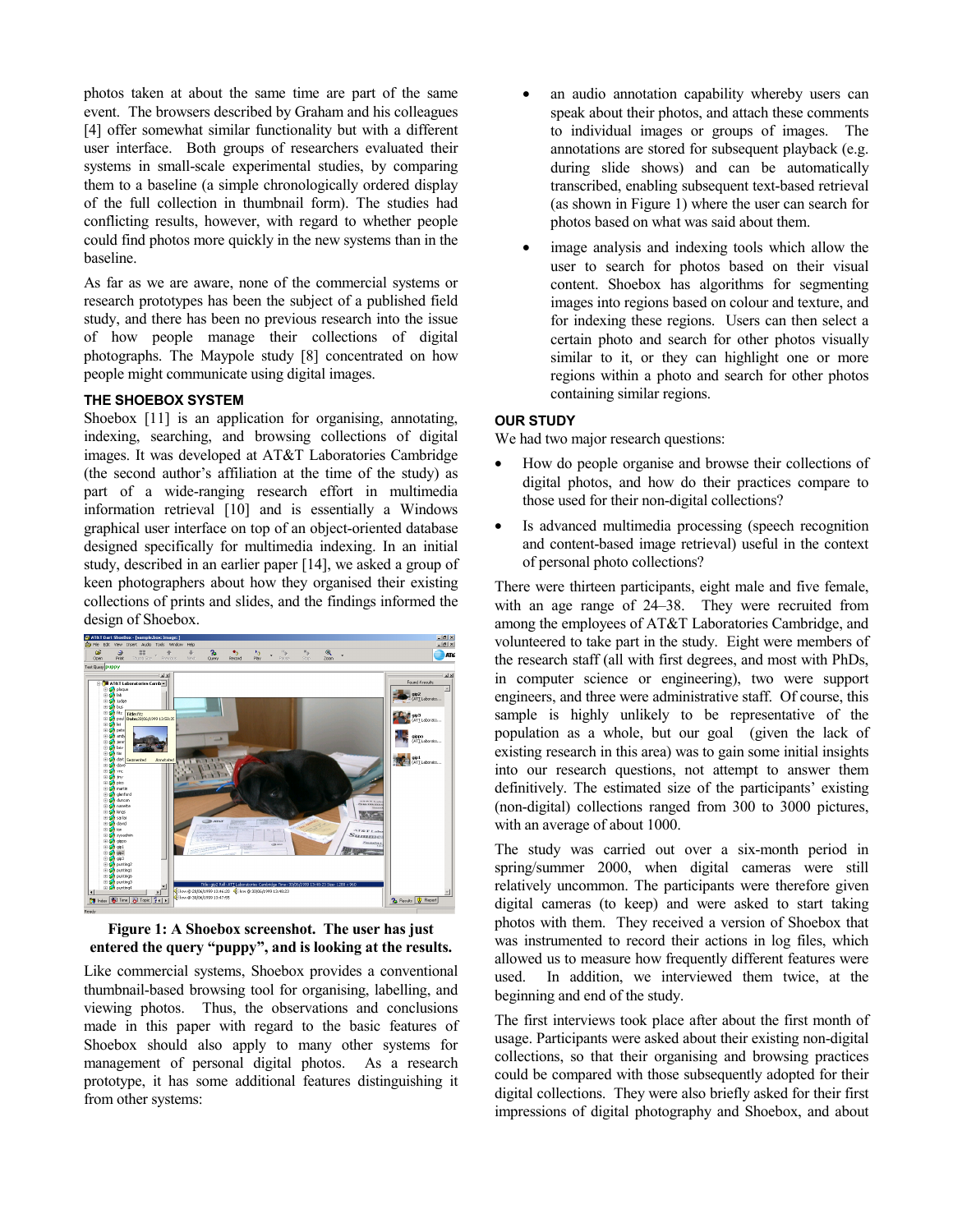their fledgling digital photo collections. The set of questions was fixed, and answers were recorded in the form of notes. The participants also filled in two questionnaire sheets: one to indicate their level of agreement or disagreement with a series of statements about their non-digital photo collections, and another to indicate how useful they found each of a given set of Shoebox's features. All questionnaire items used a sevenpoint scale.

In the second interviews, at the end of the study, participants were asked in more detail about their digital collections. The questions were based on the digital photography questions from the first interview, but were refined and expanded, based on the answers received then. Participants were also asked for their final verdict on Shoebox. These interviews were recorded on tape and subsequently transcribed. Again, participants were asked to fill in two questionnaire sheets. This time, the first questionnaire asked them to indicate their level of agreement or disagreement with a series of statements about their *digital* photo collections. Most of the statements were the same as those in the non-digital questionnaire, with a few digital-specific items added. The aim was to compare the participants' opinions about their non-digital and digital collections. Then, participants filled in the same Shoebox questionnaire used in the first interview, to establish whether their opinions about its features had changed in the course of the study.

# **RESULTS AND DISCUSSION**

Because of space constraints, in this paper we have chosen to concentrate on discussing our findings qualitatively, and offer only selected quantitative results; much more detail is available in the first author's PhD dissertation [15]. Tables 1 and 2 summarise selected questionnaire responses, giving the mean and median rating (on a scale of 0 to 6) for each item. We used Wilcoxon signed-rank tests to compare the ratings between interviews; the tables include only the items where there was a significant difference between the first and second interview (*p*<0.05), without Bonferroni correction. The quotes in this section are all drawn from transcriptions of the second interviews, and were chosen to be representative of participants' opinions. The identifier next to a quote indicates whether the participant's job is in **R**esearch, **S**upport, or **A**dministration.

## **Organising photographs**

Almost all of our participants had attempted to organise their prints by putting them into albums, but often this is a low priority task, and the prints may be kept for a long time in their original packets. Usually only the "good" photos are placed into albums, separating them from the "bad" ones, which may be technically poor, or just boring. Some participants throw the bad prints away, but others keep them in the original packets. Prints in albums are looked at more often than those left in the packets. Albums are mostly classified by specific events, such as holidays, often with one album per event. Within an album, the photos are usually kept in chronological order, with perhaps some small adjustments

to make the layout more meaningful or aesthetic. Similarly, when left in their packets, prints are usually kept in the original chronological order, although this is often lost when the photos are browsed.

With digital photos, some participants separated them into folders (known as **rolls** in Shoebox) according to event, while others simply imported the entire contents of the camera's flash memory into a single roll, meaning that the roll may contain photos of a number of different events, as is often the case with conventional film. By default, the photos within a roll appear in chronological order, using the time stamps on the files.

**R2** *I take a load of photos, and then I download them and I put them in a folder, and I label that with the date that I download it on, and that gives me as much organisation as I want, really.* 

Table 1 shows that participants said they were significantly more content with the organisation of their digital collections than their non-digital ones. From the interviews and log files, however, it did not appear that the participants had actually put any more effort into organisation. They simply feel more organised, because all of their digital photos are in one place, in folders that correspond roughly to events, in chronological order.

| <b>Statement</b>                                                                 |   | Mean | Med |
|----------------------------------------------------------------------------------|---|------|-----|
| am content with the way my photo<br>collection is organised"                     | N | 2.2  | 2   |
|                                                                                  | D | 4.5  | 5   |
| "I browse my photo collection often"                                             | N | 1.8  | 2   |
|                                                                                  | D | 2.9  | 3   |
| "When I am looking for something in<br>particular, it is easy for me to find it" | N | 19   | 2   |
|                                                                                  | D | 4.6  | 5   |

# **Table 1: Comparing participants' opinions about their non-digital (N, from the first interview) and digital (D, from the second interview) collections.**

With regard to annotation, some of the participants said that they occasionally write notes (such as names, places, or dates) on the back of prints, as a reminder, and for the benefit of other people who might inherit the pictures. Others will only write a broad title on the album or packet, to remind themselves of the whole group of pictures it contains. We were especially interested in finding out whether participants would be more likely to annotate their digital photos, given Shoebox's ability to index their notes, enabling text queries. At the beginning of the study, many of the participants believed that this would be the case, and that they would create detailed annotations.

Within Shoebox, rolls and photos all have titles; by default these are the names of the directories or files from which they were originally imported, but can be edited. Almost all of the participants had changed the name of a roll, to help them identify the set of photos it contains. Only three had changed the name of a single photo, and in general this was considered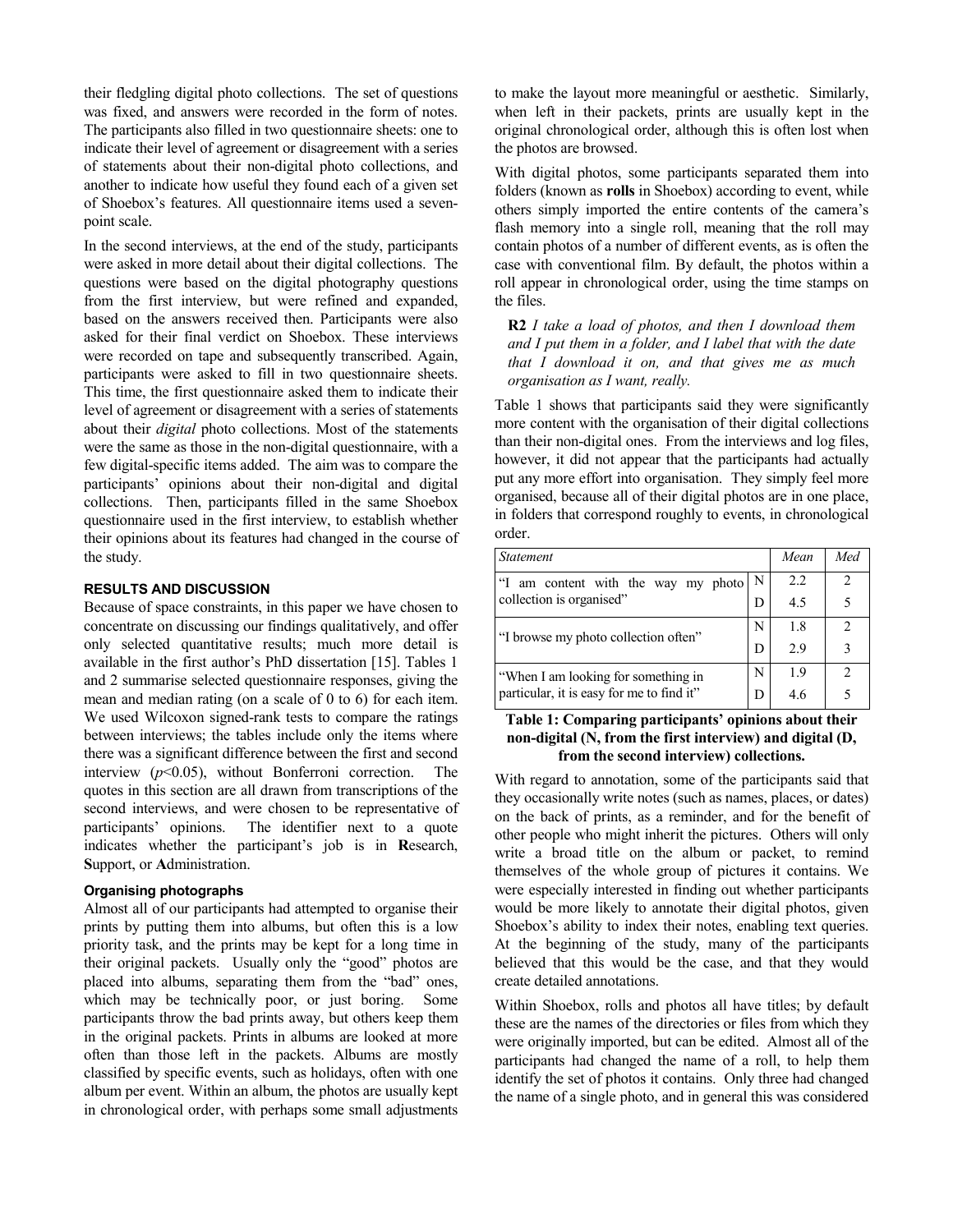far less important than changing the name of a roll. Longer descriptions can be entered as text annotations, which only two participants had done, or recorded as spoken annotations, which eight had done.

As with prints, the participants said they used their annotations to record the names of people and places; they did not need to record dates, as digital photos are automatically timestamped by the camera. When the photos are recent, these details are still fresh in the photographer's mind, and therefore recording them may not seem worth the effort, because the photos are self-explanatory, especially when seen in context.

**R3** *That's [my wife] and [son] with some foliage behind them, and if I just saw that on its own, I wouldn't have a clue where it was, it would need to be annotated, but because it's after a picture of the two French friends, and before the picture of [my son] on the Normandy beach, then I know that this is the botanic gardens in Cherbourg.* 

This may help to explain why so few of the participants have annotated their photos in Shoebox: they are still too recent. Annotation may not begin to seem important until some time after the photos have been taken, when many of the details have already been forgotten (such as names of unfamiliar places). The bigger a collection gets, of course, the longer it will take to annotate all of the photos. In any case, most of the participants said that they would only ever want to annotate some of their photos, and that doing it for the whole collection would not be worth the effort.

| Feature                                                                               |   | Mean | Med |
|---------------------------------------------------------------------------------------|---|------|-----|
| Speaking annotations to associate with a<br>photo or group of photos                  | 1 | 4.9  | 5   |
|                                                                                       | 2 | 3.2  | 3   |
| Listening to spoken annotations                                                       | 1 | 4.9  | 5   |
|                                                                                       | 2 | 2.7  | 3   |
| Using a query to search for photos based on<br>the text of your annotations           | 1 | 4.8  | 5   |
|                                                                                       | 2 | 3.0  | 3   |
| Searching for other photos visually 'similar'<br>to a given one of your photos        | 1 | 4.0  | 5   |
|                                                                                       | 2 | 1.6  |     |
| Choosing a region or regions of a photo and<br>retrieving photos with similar regions | 1 | 3.8  | 3   |
|                                                                                       | 2 | 1.2  |     |

#### **Table 2: Comparing participants' ratings (in interviews 1 and 2) of the usefulness of selected Shoebox features.**

Participants' ratings of Shoebox's features for recording and listening to spoken annotations fell significantly over the course of the study (Table 2). Opinion was divided on the usefulness of spoken annotations in principle: some participants definitely disliked the idea, saying that they would feel self-conscious about speaking to a computer, do not enjoy listening to their own speech, and would first have to plan what to say. Others expressed enthusiasm for the facility, saying that it was easier to speak annotations than type them.

It may be frustrating, however, if the speech recognition does not work as well as expected. Previous research has shown that text-based queries can still be reasonably effective even if spoken material is inaccurately transcribed [3], but all of the participants who tried Shoebox's speech recognition facility felt that the level of inaccuracy was unacceptably high. This probably discouraged them from putting further effort into recording spoken annotations. Its rating did not fall significantly during the study, but this is perhaps because some participants still felt that the feature was useful in principle.

In particular, names of people and places are often wrongly transcribed, and may not even be in the vocabulary, but are usually the most important elements of the annotations.

**A1** *It gets the gist of most of it, apart from, the trouble is that you want it to recognise things like people's names, and place names, because that's normally the core of it.* 

Most participants considered it pointless to make spoken annotations without accurate speech recognition, but in a few cases participants felt they could be useful in their own right, especially for telling a story. Two participants mentioned that although they might not want to record spoken annotations for themselves, they could later be very special to children or grandchildren. Other researchers have identified the importance of story telling, with one group producing a handheld device specifically for recording stories using personal photos [1].

# **Browsing and querying photographs**

The participants said that the frequency with which they look at their photos tends to decrease over time. Recently taken prints are kept handy for a short period before being put away with the rest of the collection. The same is true for digital photos; recent pictures are kept in the camera's flash memory and shown to people using the LCD screen or a nearby television set. As with Polaroid cameras, the people who are present when a photo is taken can be shown it immediately. Table 1 shows that the participants felt that they browsed their digital photos more often than their non-digital photos; this is probably due in part to their recency.

Within Shoebox, the user can browse through photos in thumbnail form, selecting individual ones to be displayed at full size. She can also set up a slide show to display a series of photos one after the other. The slide show facility was used at least once by all but two of the participants.

When people want to search for older photos from a collection, there seem to be three basic types of requirement, given here in decreasing order of frequency:

- the set of photos from a particular event, e.g. a holiday
- an individual remembered photo
- a set of photos taken at different events, but all sharing a property, such as containing a certain person

With prints, finding the photos of a particular event, the most common requirement, is relatively easy whether or not the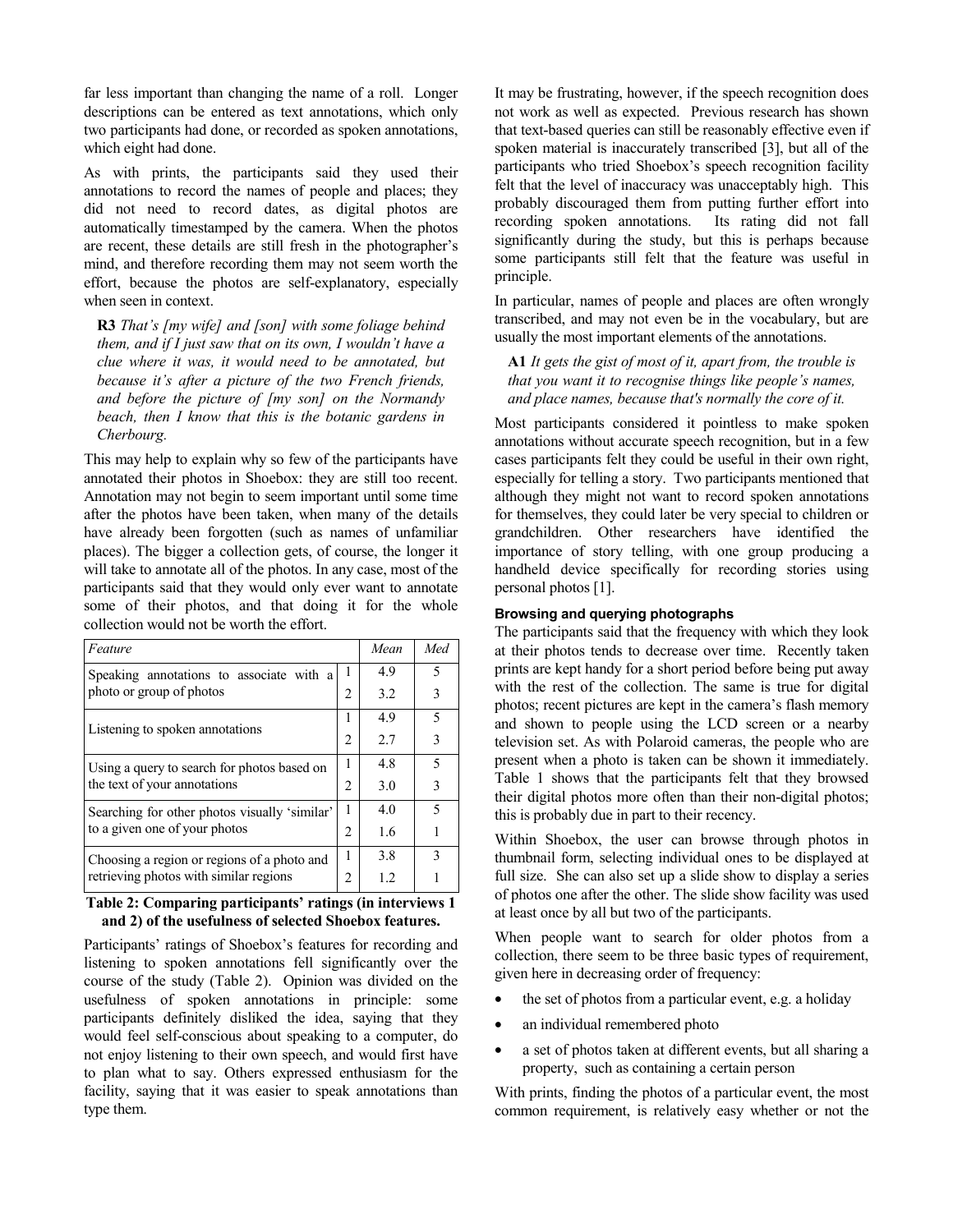collection has been intentionally organised, as long as they have at least been kept together. Participants said that they might remember the physical appearance of the right album or packet, and use this as a search cue. Occasionally, they want to search for a particular photo, and in this case they will first attempt to remember the event it was taken at. They might remember the rough date it was taken, and use that as a guideline to dip into the collection and then move backwards or forwards. Searching is made more difficult if the albums, packets, or photos are out of chronological order, or if photos have been given to other people, or filed away elsewhere. There may also be problems if a photo could be in a number of different albums or packets, for example if more than one visit has been made to the same holiday destination. Organisation involves effort, and the main motivation for doing it is not that it facilitates searching, but that it results in an attractive presentation of the best photos, for showing to other people, and then keeping as part of a family archive.

Digital photos do not usually have any of these problems, as they can automatically be sorted in chronological order, using their timestamps, and can be copied very easily. They are easy to divide into named folders, such as Shoebox's rolls, so that finding photos taken at a particular event is then simply a case of remembering which folder they are in, and clicking on it. They have the added advantage that systems like Shoebox can reduce the photos in a folder to thumbnail size, allowing a large number of them to be viewed at the same time, so that the user can scan them very quickly. Of course, our participants had a good memory of their digital photos and the way in which they were organised, because of their recency. Table 1 shows that the participants thought it was significantly easier to find what they were looking for in their digital collections than in their non-digital ones. This ease of browsing is another reason why participants felt that their digital collections were more organised than their non-digital collections.

**A2** *I wasn't organised at all before, and if I did have any photos in any kind of album […] you'd have to remember maybe a particular colour: "oh yes, those photos, they were in that red album", or something like that. But here, obviously there's a little title to every roll: "Holiday in Italy", so you know. And then also when you click on it and then you see all the little thumbnails, just scroll down and you can pick out the photo straight away, so that's really easy. […] I feel super-organised; I know exactly where a photograph is, and I can find it straight away, it's really good.* 

Having the collection in chronological order is helpful for locating particular photos or events, because it is usually easier to remember when an event occurred relative to other events, than to remember its absolute date and time [7].

**R3** *I'm browsing for an event, that I roughly know when it is, even if I just know relatively when it was compared with other events, I might not know the date, but I can quickly zoom through and find them.* 

The participants rarely wanted to find photos matching a more general requirement. Such requirements may be related to the presence of a particular person in the picture, and/or its perceived quality (e.g. to find a good photo of your mother). Satisfying this type of requirement is a tedious task in both non-digital and digital collections; chronological ordering or classification by event does not help much. The process usually involves repeatedly trying to think of a matching picture, and then looking for it. Again, this task is probably easier with digital photos, since a large number of thumbnails can be assessed at once. An exhaustive search (looking through the whole collection for *all* of the photos matching a requirement) would normally only be carried out in exceptional circumstances, such as following a death in the family.

A system for managing personal digital photos should, in theory, enable users to specify search criteria in a query, compare it to all of the items in the collection, and retrieve those that match. Annotations assigned to digital photos can be indexed, allowing the user to construct queries using words from the annotations, something which cannot be done with handwritten notes on the back of prints.

At the beginning of the study, we (and the participants themselves) expected that having text queries available would make the participants more likely to create annotations. However, as we have already noted, they made very few annotations (either typed or spoken), and without these, textbased queries were impossible. Participants' ratings of all of Shoebox's query facilities (text-based query, visual query-byexample, and visual region query) dropped significantly over the course of the study (Table 2), and its browsing facilities were used far more frequently. The six participants who had used queries all said that they had done so just to play with them. We believe that text-based indexing did not provide sufficient motivation to make the participants more likely to annotate their photos, because the type of requirement that can only be satisfied with a query is relatively rare; the most common requirements can easily be satisfied by browsing.

**R5** *I haven't queried them, because probably I don't have too many pictures, and they're in, to me, a logicallooking order. Getting back to them is quite easy.* 

**R8** *I don't know, even if I could say "find all the photos of [my husband]", which I probably can't, I wonder if I'd ever use that. I don't know, I've never thought, "oh, I wish I had that".* 

Like annotations, queries might start to seem more important as a collection grows, and the photos get older and less familiar. Also, because this type of requirement only occurs occasionally, the period of the study was probably not long enough for many of them to arise.

**A3** *They tend to be grouped in events, and we tend to show the photographs of the events, so we don't tend to search for, say, "show me everything with [my son]", it tends to be "this was this event, and these were the*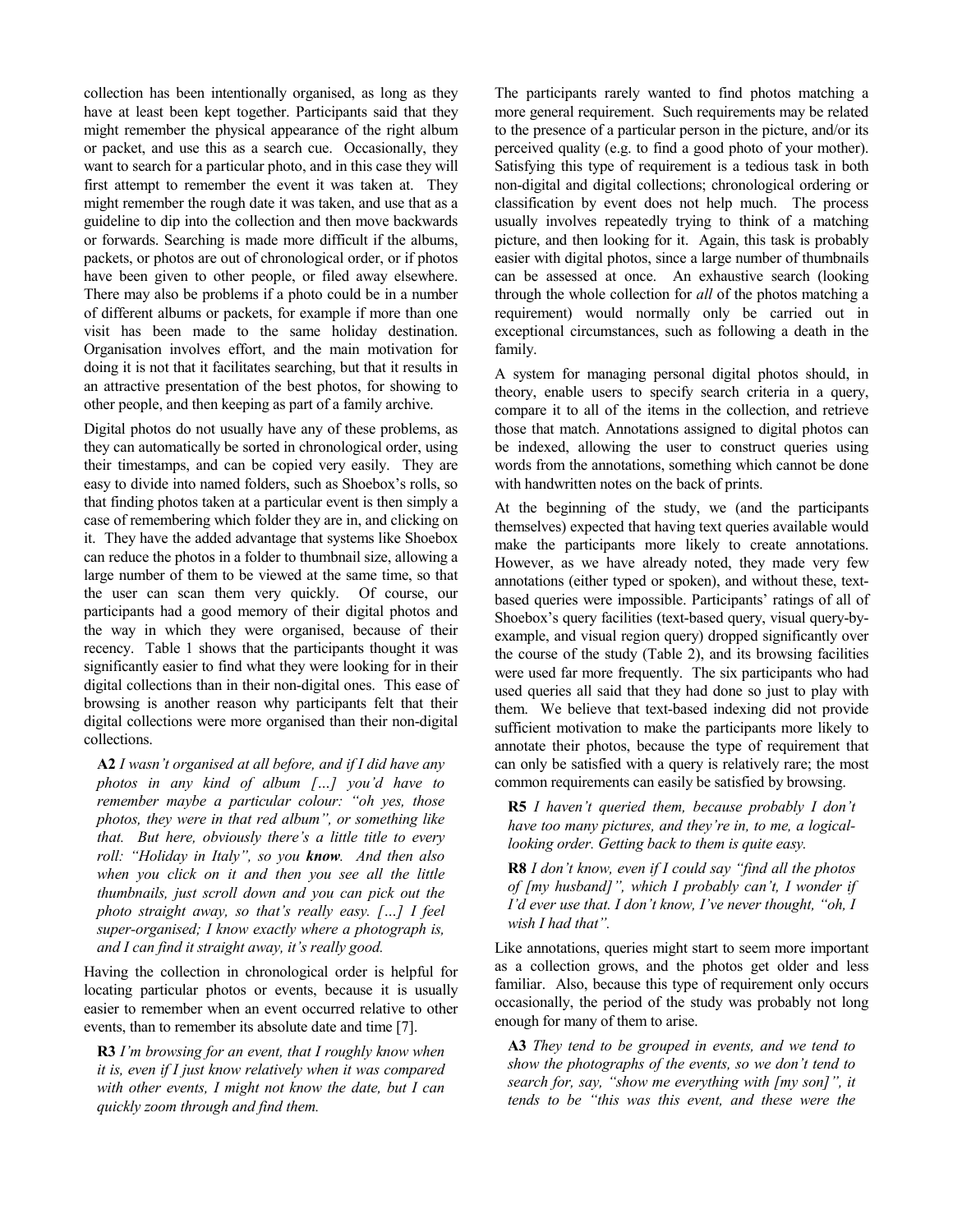*photographs that we took". But I suppose that's because they're fairly recent events, and if it was further down the line, and we wanted to, say, look at all of the pictures of [my son] when he was a baby, then yes, you'd want to search for "[my son] as a baby", and they could span several events.* 

If only part of the collection has been annotated, queries will only return results from that part, giving a disappointingly low level of recall.

**A2** *I know that if I put some annotations in and then I call them up [with a query], I won't be calling them all up because I haven't annotated all of them. So then it annoys me.* 

Furthermore, as noted earlier, names in spoken annotations were often transcribed incorrectly, so unless the participants were willing to keep correcting the transcriptions, they had to get used to whichever names the system had chosen; for example, one participant noted that to find pictures of his friend Debbie, he had to type "deadbeat" as a query term!

Even if all of the photos in a collection have been annotated (and transcribed with high accuracy, in the case of spoken annotations), it is difficult for people to be comprehensive, and so it is unlikely that all of the photos that are relevant to a query will actually be retrieved. Names of people are likely to be common query terms, in order to retrieve all of the photos depicting them. But the annotator might neglect to mention names that are obvious to her and any family and friends (e.g. "this is us at our hotel in Venice"), or may use names inconsistently (David Smith might be referred to as "Dave", "David", "Dave S", etc). Like most information retrieval systems, Shoebox only indexes words, not entities, so a subsequent query for "David Smith" will not return any of the photos where he is named as "Dave".

The FotoFile [6] and PhotoFinder [17] research prototypes allow the user to explicitly define her own set of keywords, such as names of people or places, and then assign them to the photos to which they apply. The keywords then become virtual categories, so that when the user selects one, the photos that have been assigned that keyword are displayed. Retrieving all of the photos containing a particular person, then, is simply a case of selecting his or her name from the list. With such a scheme in place, free text annotations could then be used primarily for telling stories, rather than faithfully recording who and what is present in each photo. This approach has not yet been subjected to evaluation, however, so it is difficult to judge how successful it may be in encouraging users to create annotations.

Visual queries can be used to specify general requirements involving visual properties of photos, but the participants expressed little interest in this. At the first interview, many of the participants had still to try visual queries, and had unrealistically high expectations of them (for example, finding all photos of a particular person); Shoebox understandably did not live up to these, explaining some of the drop in ratings for this feature. However, even participants who tried visual queries with more realistic expectations (based primarily on colour) found that the results were disappointing.

**R6** *What it considered to be similar was rarely what I considered to be similar. I deliberately, when I got my new car, I took a lot of photos of that, and I thought, right, it's blue, it's big, it's very obvious… and it missed loads of them, it only pulled up a very small handful of the car, which, I don't know anything about the subject, but it looked like quite an easy job to me. […] I just found it to be pretty much useless, I'm afraid. But also, partly, I just didn't really know what was going on, and how I could improve on what I was getting.* 

Many of the participants simply realised that they had never wanted to use visual queries during the study (only five had tried using them), and lowered their ratings for this reason. When prompted, they could not think of occasions when visual queries might be useful to them, and so even if Shoebox's visual query tools had performed well for realistic requirements, they would probably not have been used much more often.

**R2** *I didn't think it would come up with matches that I would actually be interested in. There just seemed to be more obvious ways of finding photos.* 

Current image processing techniques cannot consistently extract enough semantics to be useful. Further advances in image understanding may allow photos to be automatically tagged with keywords indicating the presence of recognised objects, and if this could be done reliably, it would take some of the effort out of annotation. In particular, as mentioned by Kuchinsky et al [6], if the user could select a person's face, provide a name for them, and then have the system recognise and tag other photos in which that person appears, this could potentially be a very useful feature, integrating automation with the user's own annotations.

It is likely to be easier to use a browsing strategy to recognise a familiar photograph, than attempt to construct a visual query from memory. Techniques developed for content-based image retrieval could instead be used to support browsing, automatically organising thumbnails according to their visual similarity, using clustering or visualisation algorithms. In our previous work [15,16] we found that such layouts are a promising alternative to queries as a way of searching a general-purpose photo collection, but the participants in the Shoebox study found it difficult to imagine situations when they would want to look for personal photos in this way.

# **Taking and using photographs**

We were also interested in seeing how participants' photo taking practices would be affected by switching to a digital camera, and whether they would use their photos differently.

The participants were much more prolific in taking photos after starting to use a digital camera. By the end of the study, the approximate size of participants' digital photo collections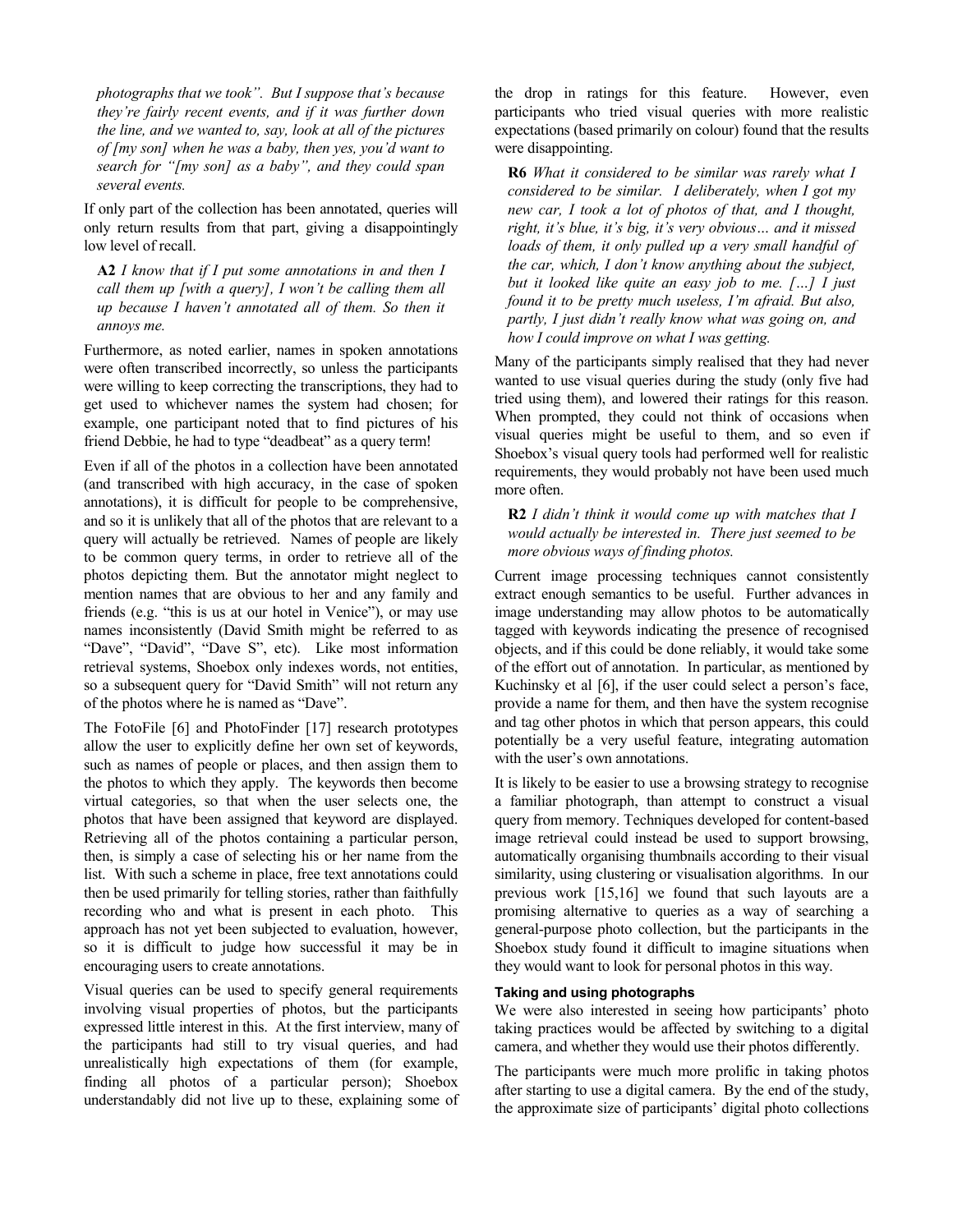ranged from 200 to 1000, with an average of about 500, already half the average size of their existing non-digital collections. Per participant, the proportion ranged from 20% to 200%. It costs nothing to take a digital photo, and typically many more images can be put into flash memory than on a film, so the participants often took several digital photos where they would only have taken one with a conventional camera. This perhaps made it more likely that they would obtain a good photo, but also tended to mean that they had a larger number of bad photos. Systems that can automatically group together multiple shots of the same scene may assist the user in selecting the best ones.

It is likely that with digital cameras, people are more willing to take "risky" photos (because if the picture does not turn out as intended, they have lost nothing) and "everyday" photos (because they do not have to save the film for a special occasion). Photos can be examined immediately on the camera's LCD screen, and any which turn out badly can simply be deleted or re-taken.

**A3** *My daughter's now got to the point where, if someone gets a camera out, [she says] "can I see the picture?" She hasn't figured out that not all cameras can show you the picture now.* 

Many participants had taken only digital photos during the study, as they found them to be a perfectly adequate replacement for the snapshot-style photos they would normally take, and were happy to view them on a television or computer screen. Those participants who were used to an SLR camera, however, still preferred to use it when photos of higher quality than snapshots were required.

Personal photos tend to be of special events such as holidays or weddings, and are taken to help remember the events or people involved, and record them for posterity. The most important use for personal photos is the same whether they are digital or non-digital: looking at the most recent ones and showing them to friends and family, usually while describing what is depicted. Some of the participants also take photos as part of their work or hobby (for example, pictures of computer hardware, or motorcycles) and these are often kept with the rest of the collection, although their uses are different.

Copying a digital photo is trivial compared to copying a print, and this may make people more likely to share their pictures, especially as more of them gain access to the Internet, making physical distance irrelevant. Almost all of the participants had sent small numbers of photos via e-mail, and some had created special web pages to make larger sets available. (Three participants used Shoebox's facility to publish a set of photos as HTML.)

All of the participants still wanted to have prints of their photos for certain purposes, for example to look at without having to switch on a computer or television, or to send to someone who does not own a computer. Four participants printed photos from within Shoebox, and others simply printed the image files directly. Usually, they only wanted to have selected photos printed out, at the highest possible quality, to be added to their existing permanent collection of special photos. Several participants felt that not being forced to have a print of every photo was a definite advantage of digital photography.

Because they do not cost anything and can be seen immediately, digital photos may be used for short-term purposes, perhaps then being deleted rather than kept with the rest of the collection. For example, one participant had taken photos while shopping for new furniture, and then used the images to compare options later that day.

Digital editing was relatively uncommon; those participants who did want to edit their photos tended to use more specialised applications (such as Photoshop) instead of Shoebox's basic facilities.

#### **Shoebox**

Being prototype software, Shoebox did crash occasionally, and this inevitably had some effect on participants' opinions and usage of it. We feel that even if it had been completely reliable, however, they would not have invested much more time and effort in organising their collections. A number of participants said they were impressed by Shoebox's speed and power, especially for fundamental functions like displaying thumbnails, and some said that they would continue using it for these reasons.

When asked if there were any extra features that they would like Shoebox to have, three participants said that it already had too many, suggesting that they would have preferred stability to be more of a priority than range of features.

# **CONCLUSIONS**

The results of this study emphasise the importance of ensuring that the basic features of a system for managing personal photos are efficient, reliable, and well-designed. Two of the most important features can be provided very easily: automatically sorting photos in chronological order, and displaying a large number of thumbnails at once. Because people are familiar with their own photos, these facilities are usually enough to allow them to find what they are looking for simply by browsing. As a result, the availability of textbased indexing and retrieval did not provide our participants with enough extra motivation to invest the effort in annotating their photographs.

Shoebox's more advanced multimedia features were not used very often, even though this group of participants were probably more confident about trying them than the general population would be. This may be due in part to the specific implementation of them in Shoebox, and/or the immaturity of the technology. To be more useful in this domain, speech recognition would need to be far more reliable (especially for names of people and places), and content-based image retrieval would need to give more meaningful results, for example by providing face recognition. In any case, our participants most commonly wanted to browse their personal